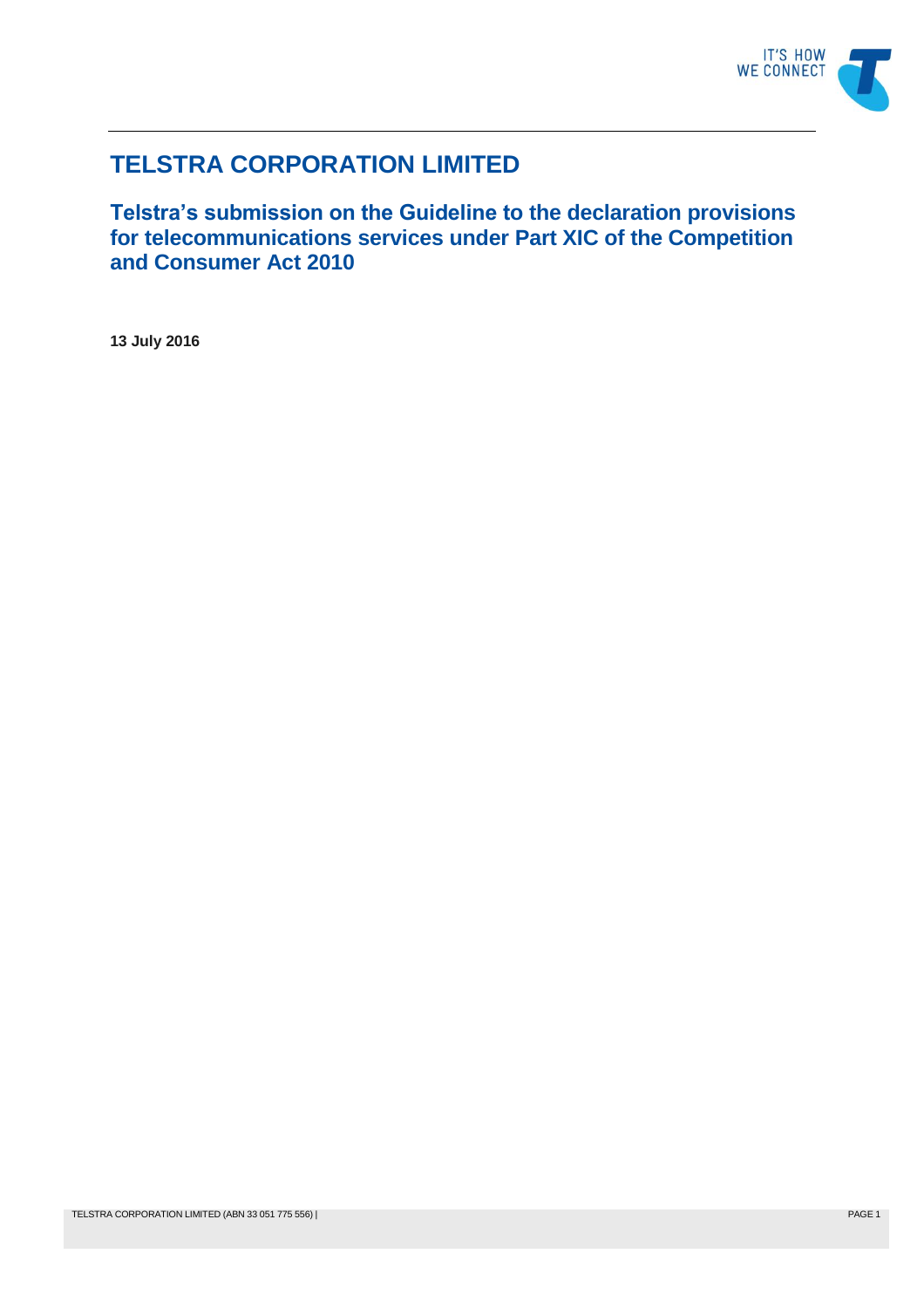

## **01 Executive Summary**

On 1 June 2016, the ACCC released a draft guideline to the declaration provisions for telecommunications services under Part XIC of the Competition and Consumer Act 2010 (the **Guideline**) and invited public comment. The ACCC notes that the Guideline is an update to that released in 1999, reflects recent changes to Part XIC, and provides discussion of more recent examples as illustrations of how and what the ACCC will consider in a declaration inquiry.

Telstra welcomes the release of the updated Guideline and the opportunity to provide comment. Our view is that the Guideline should align with best practice regulation, which best serves the interests of consumers by encouraging efficient regulation, and investment and innovation in telecommunications infrastructure and the increasingly broad array of services and applications this infrastructure supports. In assessing the Guideline, Telstra has been guided by the Australian Government Guide to Regulation<sup>1</sup> (the **Guide to Regulation**) and other Government publications including the Independent Reviews, RISlike Processes and the Regulation Impact Statement Requirements Guidance Note<sup>2</sup> (the **Guidance Note**), the Australian Government RIS Preliminary Assessment Form: Is a RIS Required?<sup>3</sup>, and the Best Practice Regulation Report 2014-15<sup>4</sup> .

Telstra broadly endorses the Guideline with the following comments:

- The Guideline should specify that a declaration inquiry must satisfy all aspects required by a Long Form RIS.
- The Guideline should specify that the ACCC will consider more options than just declare or don't declare, including giving consideration to other forms of regulation.
- The Guideline should specify that the ACCC must undertake and consult with interested parties on a cost-benefit analysis supporting a declaration decision, as recommended in the government response<sup>5</sup> to the Vertigan panel's Independent Cost-Benefit Analysis of Broadband and Review of Regulation (the **Vertigan Report**) 6 .
- The ACCC should use this review of the Guideline as an opportunity to consider the future regulatory framework for telecommunications services, reflecting the aspiration for best practice regulation in the changing communications landscape.
- The Guideline should state that the service should be described as clearly and closely as possible to the identified bottleneck, including making use of exclusions and exemptions, in order to avoid complexity and uncertainty that may stifle investment.

<sup>1</sup> Australian Government Guide to Regulation[, http://cuttingredtape.gov.au/handbook/australian-government-guide-regulation](http://cuttingredtape.gov.au/handbook/australian-government-guide-regulation) <sup>2</sup> Independent Reviews, RIS-like Processes and the Regulation Impact Statement Requirements Guidance Note. <https://www.dpmc.gov.au/resource-centre/regulation/independent-reviews-and-ris-process-guidance-note>

<sup>&</sup>lt;sup>3</sup> Australian Government RIS Preliminary Assessment Form: Is a RIS Required?,

<https://www.dpmc.gov.au/resource-centre/regulation/australian-government-ris-preliminary-assessment-form-ris-required> <sup>4</sup> Best Practice Regulation Report 2014–15,

<https://www.dpmc.gov.au/resource-centre/regulation/best-practice-regulation-report-2014-15-0> 5 Telecommunications Regulatory and Structural Reform,

[https://www.communications.gov.au/sites/g/files/net301/f/Telecommunications\\_Regulatory\\_and\\_Structural\\_Reform\\_Paper\\_-\\_11\\_D](https://www.communications.gov.au/sites/g/files/net301/f/Telecommunications_Regulatory_and_Structural_Reform_Paper_-_11_December_....pdf) ecember ....pdf

<sup>&</sup>lt;sup>6</sup> Independent Cost-Benefit Analysis of Broadband and Review of Regulation,

[https://www.communications.gov.au/sites/g/files/net301/f/3%20\\_Section\\_152EOA\\_Report.pdf](https://www.communications.gov.au/sites/g/files/net301/f/3%20_Section_152EOA_Report.pdf)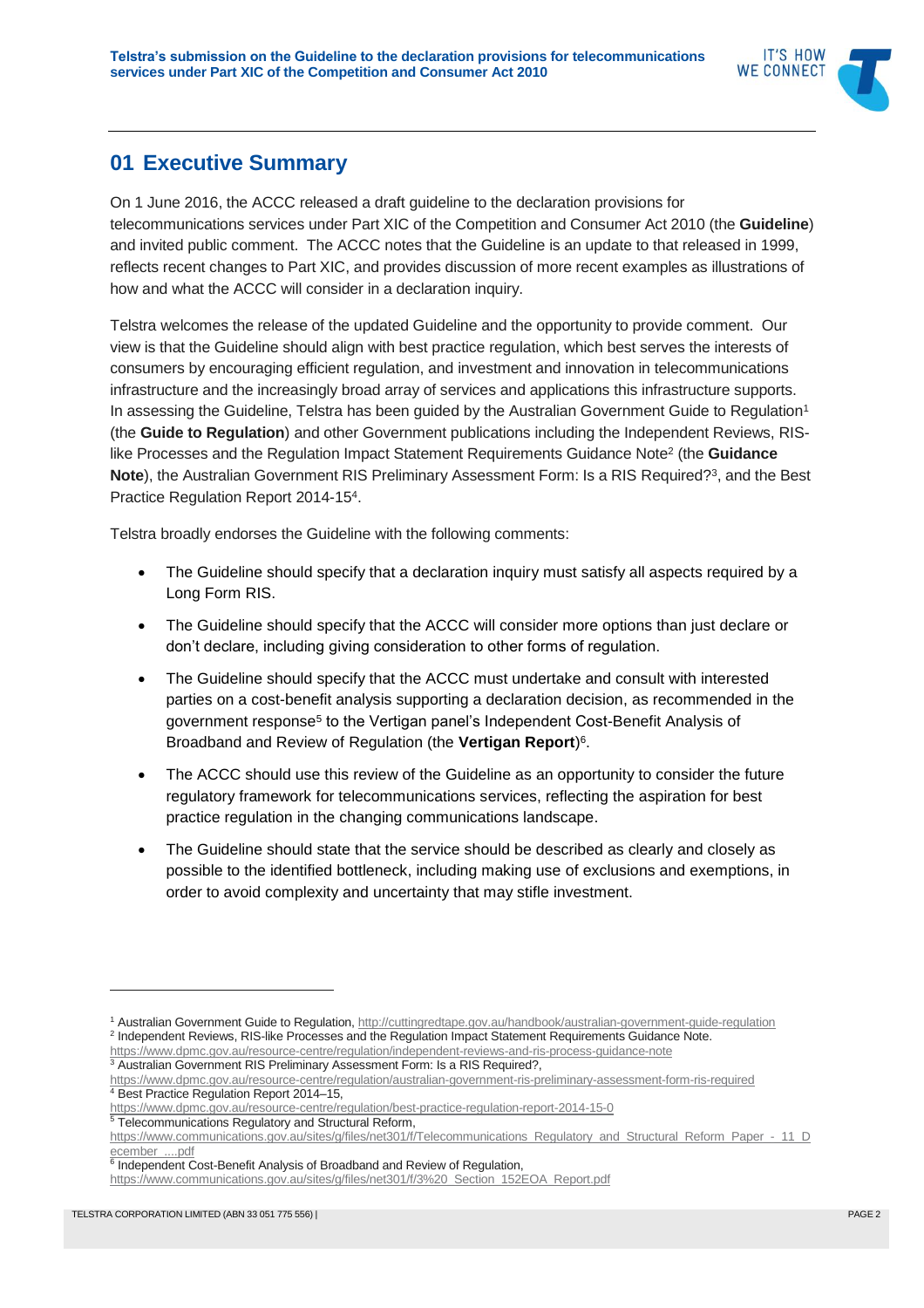

• The Guideline should state that the ACCC will adopt a risk-based approach to cost benefit analysis, particularly in dynamic markets, to avoid stifling competition and deterring investment.

Further, the decision to declare a service should be based on which of all relevant options promotes the long term interests of end users, taking into account a robust, risk-based cost-benefit analysis. In such a dynamic sector, and particularly where emerging digital markets are becoming more important, increasing the burden of regulation can have a disproportionate impact on incentives to invest. In rapidly changing and emerging markets, ex-ante regulation, being the most heavy-handed for of intervention in a market, should be applied cautiously and only to address enduring bottlenecks. In these circumstances, full consideration should also be given as to whether ex-post regulation will be more effective in promoting investment and generating better outcomes for consumers.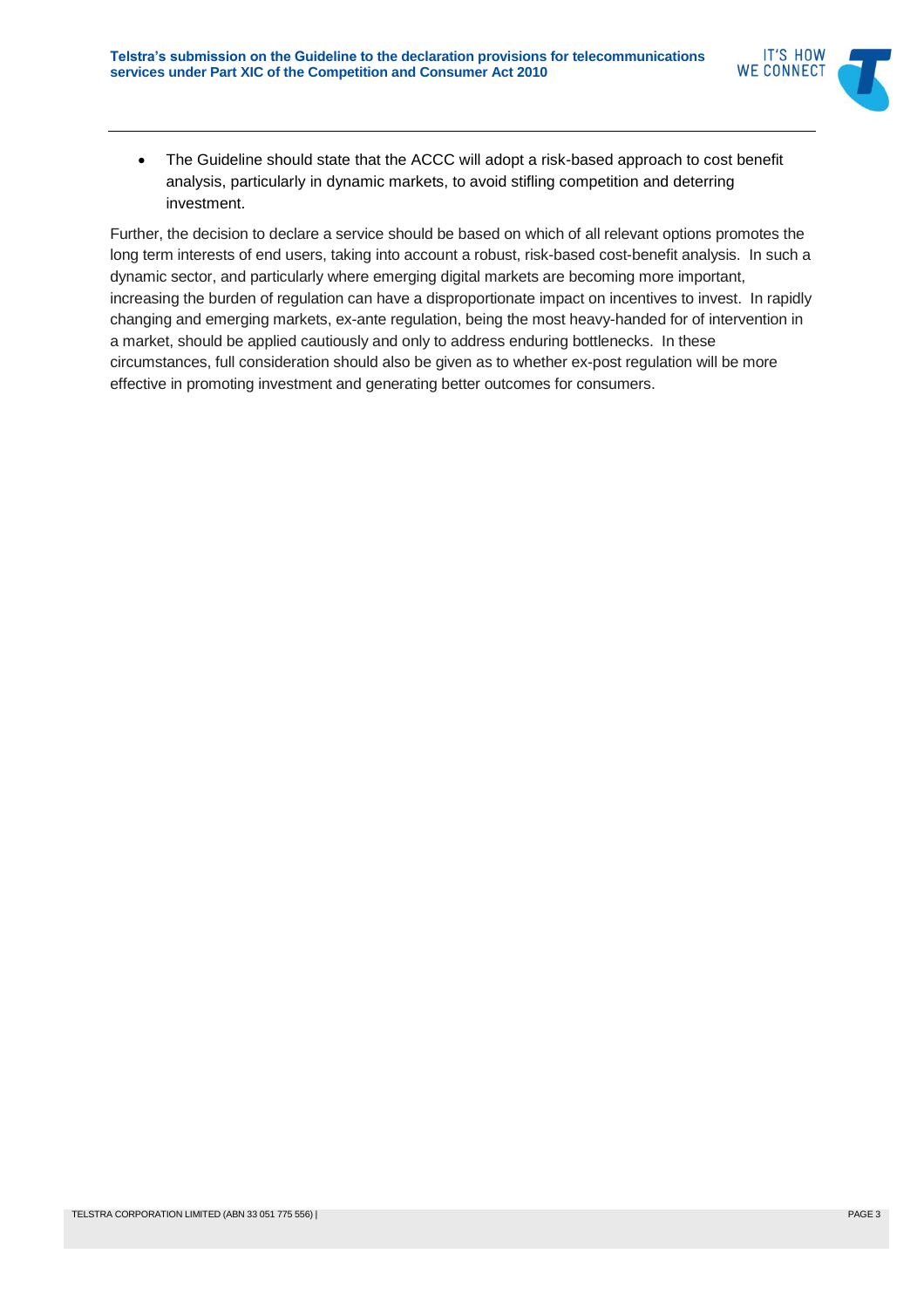

## **02 Best Practice Regulation**

Consistent with broader government regulatory policy, the Guideline should specify that a declaration inquiry must satisfy all aspects required by a Long Form RIS.

The government released the Guide to Regulation in 2014 with the aim of reducing the regulatory burden for individuals, businesses and community organisations. The Guide to Regulation includes 10 principles for policy makers and seven questions which should be answered as part of the Regulation Impact Statement (**RIS**) that must accompany every policy proposal to introduce or abolish regulation.

|         | TEN PRINCIPLES FOR AUSTRALIAN GOVERNMENT POLICY MAKERS                                                                                                         |
|---------|----------------------------------------------------------------------------------------------------------------------------------------------------------------|
| $1_{-}$ | Regulation should not be the default option for policy makers: the policy option offering the greatest net benefit<br>should always be the recommended option. |
| 2.      | Regulation should be imposed only when it can be shown to offer an overall net benefit.                                                                        |
| 3.      | The cost burden of new regulation must be fully offset by reductions in existing regulatory burden.                                                            |
| 4.      | Every substantive regulatory policy change must be the subject of a Regulation Impact Statement.                                                               |
| 5.      | Policy makers should consult in a genuine and timely way.                                                                                                      |
| 6.      | Policy makers must consult with each other.                                                                                                                    |
| 7.      | The information upon which policy makers base their decisions must be published at the earliest opportunity.                                                   |
| 8.      | Regulators must implement regulation with common sense, empathy and respect.                                                                                   |
| 9.      | All regulation must be periodically reviewed to test its continuing relevance.                                                                                 |
| 10.     | Policy makers must work closely with their portfolio Deregulation Units throughout the policy making process.                                                  |

### **2.1. Is a RIS required?**

The Guide to Regulation requires that a RIS be part of any decision to introduce regulation. However, the Guide to Regulation also states that a RIS is not required for a regulatory proposal where an "*independent review or other similar mechanism has undertaken a process and analysis*" similar to a RIS and "*adequately addressed all seven RIS questions*". <sup>7</sup> The seven RIS questions are set out below.

| THE SEVEN RIS QUESTIONS |                                                                         |  |
|-------------------------|-------------------------------------------------------------------------|--|
| 1.                      | What is the problem you are trying to solve?                            |  |
| 2.                      | Why is government action needed?                                        |  |
| 3.                      | What policy options are you considering?                                |  |
| 4.                      | What is the likely net benefit of each option?                          |  |
| 5.                      | Who will you consult about these options and how will you consult them? |  |
| 6.                      | What is the best option from those you have considered?                 |  |
| 7.                      | How will you implement and evaluate your chosen option?                 |  |

<sup>7</sup> Guide to Regulation, p. 57.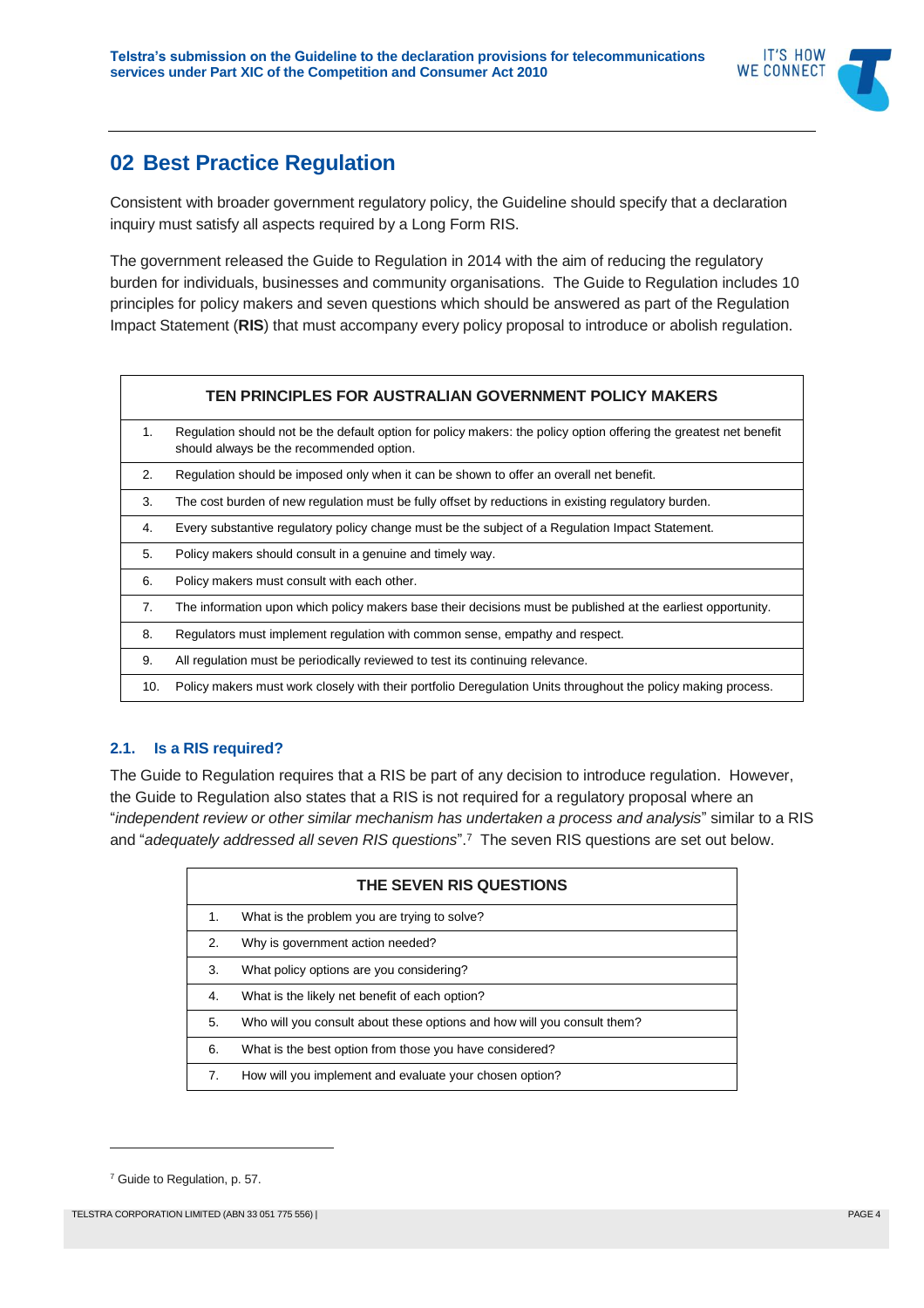

In section 3.5 of the Guideline the ACCC states that it believes that its declaration inquiry process and report meets the requirements of the Guide to Regulation to undertake a RIS:

*Declaration of a carriage service is likely to have associated costs and benefits, including possible changes to the regulatory burden for a carrier or carriage service provider. The ACCC's general position is that its analysis of whether declaration will promote the LTIE, and consideration of the other issues required to determine whether a SAU should be accepted, satisfy the RIS requirements.*

Telstra agrees that the ACCC should not be required to undertake a separate RIS in addition to its declaration inquiry and consideration of the long term interests of end users (**LTIE**). However, we do believe that the guidelines should specify that the declaration inquiry meet the specific requirements of a RIS.

The Guide to Regulation specifies the three types of RIS – Long Form, Standard Form and Short Form. $^8$ Of the three types of RIS, Telstra considers that the Long Form RIS will be the most appropriate for a declaration inquiry, as these are often a contested and sensitive issue. A Long Form RIS must contain:

- answers to all seven RIS questions;
- analysis of genuine and practical policy options;
- analysis of the likely regulatory impact;
- evidence of appropriate public consultation;
- a formal cost-benefit analysis, and
- a detailed presentation of regulatory costings and offsets.

An example of where an ACCC declaration inquiry did not technically meet the best practice requirements of the RIS process is that related to the Domestic Mobile Termination Access Service (MTAS) Declaration. The declaration inquiry included consideration of the costs and benefits of regulation (although Telstra has submitted and maintains its objections to the declaration of SMS termination services). In the government publication Best Practice Regulation Report 2014-15, the Office of Best Practice Regulation (**OBPR**) found that while the ACCC was compliant with RIS requirements, it was not consistent with best practice because the self-assessment of the independent review and agreement to regulatory costs occurred after the final decision was issued. The certification letter relating to the MTAS declaration was sent to the OBPR in August 2014<sup>9</sup>, two months after the final decision paper was published.

**Comment 1:** The Guideline should specify that the final report in a declaration inquiry must satisfy all aspects required by a Long Form RIS.

<sup>8</sup> Guide to Regulation, p. 12

<sup>9</sup> [https://ris.govspace.gov.au/files/2014/10/letter\\_rodSims\\_jason\\_mcnamara.pdf](https://ris.govspace.gov.au/files/2014/10/letter_rodSims_jason_mcnamara.pdf)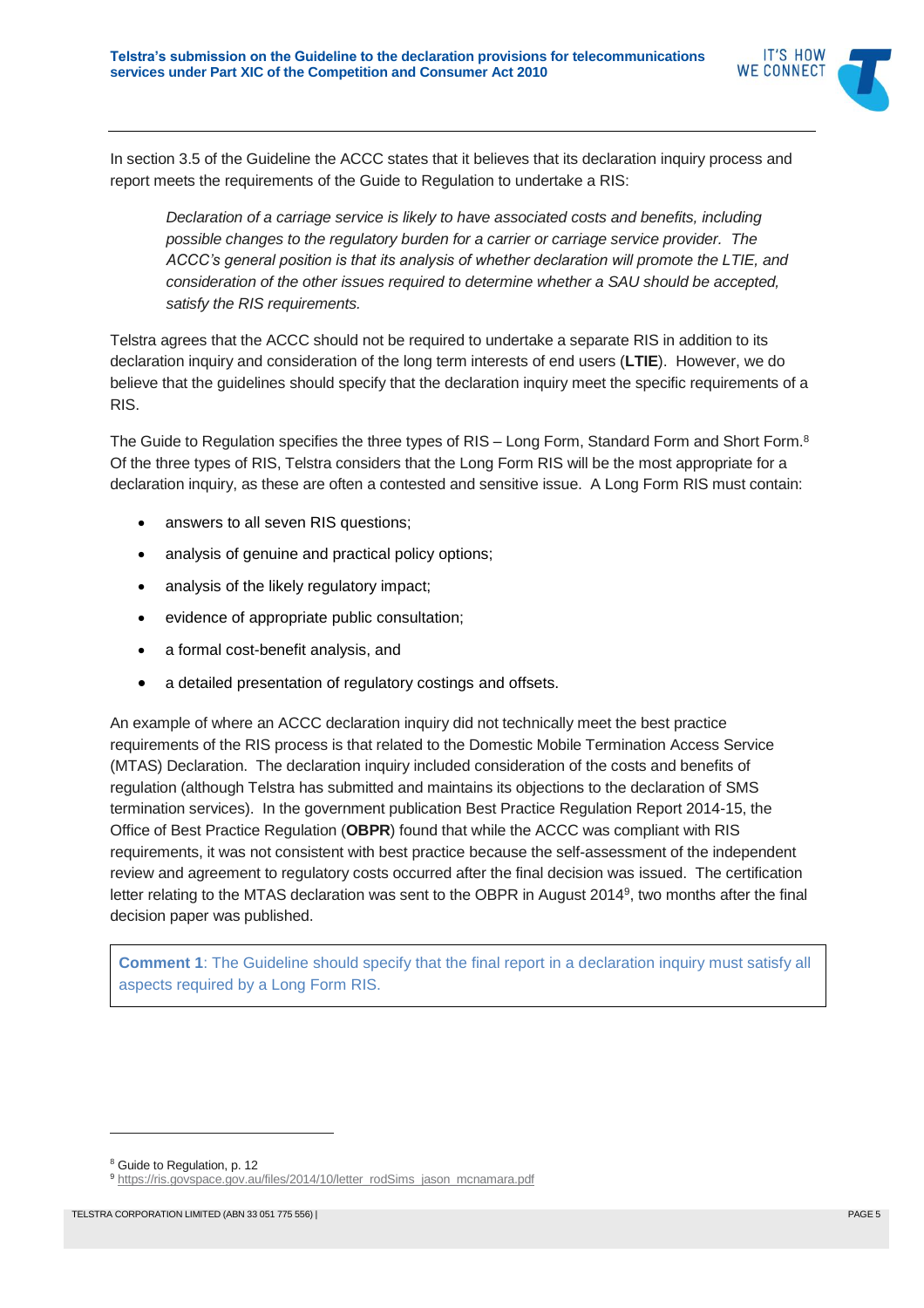#### **2.2. Consideration of alternative forms of regulation**

The RIS process requires consideration of a range of policy options in order to identify the option which maximises net benefits. RIS Question 3 asks "*What policy options are you considering?*" and the Guide to Regulation states that at least three options should be considered with at least one of these options being non-regulatory<sup>10</sup> (in this context, for example, not declaring, or revoking/allowing the declaration to expire). The base case option is usually no change.

There is no express requirement to canvass all viable policy options, but the Guide to Regulation notes that a RIS should "[reassure] *the decision maker that you haven't missed a viable policy option*". 11 If a declaration inquiry only considers two policy options (declaration or no declaration) and does not consider other viable policy options (such as declaration with exclusions or exceptions), the declaration inquiry may fail to satisfy the RIS requirements. Telstra believes that in any declaration inquiry the ACCC should consider at least the following options:

- don't declare:
- don't declare but rely on its other powers to address any competition issues;
- declare with exclusions or exceptions; and
- declare with no exclusions or exceptions.

Consistent with the Guide to Regulation, the choice of regulatory intervention (ranging from no intervention to heavy-handed price regulation following a decision to declare) should be that which promotes the LTIE. This requires careful assessment of the costs and benefits of each regulatory option – an assessment made all the more difficult given the dynamic nature of the telecommunications market and in particular the emergence of the digital economy. If consideration is limited to only two options, the ACCC would deprive itself of additional, perhaps more innovative, regulatory solutions. This is particularly important as the industry transitions to the NBN and moves away from traditional infrastructure-based competition in fixed line services.

**Comment 2:** The Guideline should specify that the ACCC will consider more options than just declare or don't declare, including giving consideration to other powers.

#### **2.3. Using Cost Benefit Analysis to determine what promotes the LTIE**

In the case of a declaration inquiry, the ACCC is legally required to analyse and weigh the LTIE, which is fundamentally an assessment of the costs and benefits of declaration relative to alternative actions including doing nothing. Similarly, the Guide to Regulation aims to promote the selection of the option which offers the greatest net benefit by requiring consideration of a range of policy options and assessment of the costs and benefits of each. To be consistent with the Guide to Regulation, the Guideline should require a declaration inquiry to include a full cost-benefit analysis, providing evidence of any benefits and costs of the considered regulatory options.

In undertaking a cost benefit analysis for a declaration inquiry, the Guidelines should also comment on the following issues.

<sup>10</sup> Ibid p. 25–6.

<sup>11</sup> Ibid p. 26.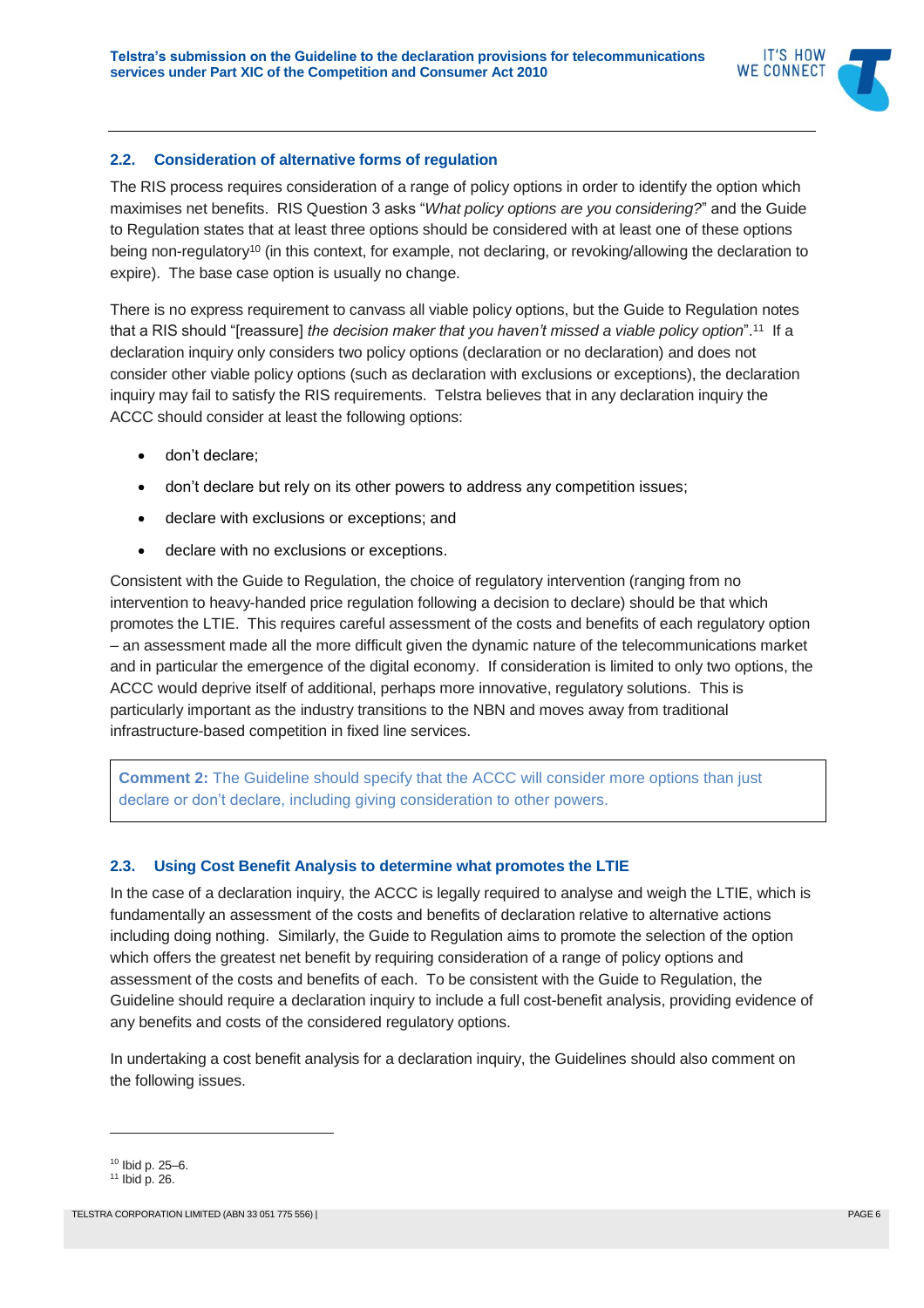

First, declaration, and subsequent price regulation, is a heavy-handed form of ex-ante regulation which should only be imposed when an enduring bottleneck is identified. The Guideline notes that declaration of a service may result in compliance costs for the access provider. 12 The Guideline should note that there are costs other than those necessary to provide compliance that should be considered in the costbenefit analysis (e.g. reduced incentives for innovation and discouraging otherwise efficient investment).

Second, the inputs and outputs of the cost benefit analysis should be exposed to review by interested parties before being relied upon in a final decision (for example, in a draft decision). In the ACCC's certification letter relating to the MTAS declaration, sent to the OBPR in August 2014<sup>13</sup>, it was noted that the increase in cost due to the declaration was more than offset by savings to Telstra from the removal of three accounting separation record keeping rules. However the estimated \$2000 increase in compliance costs was not supported by any detail. The inclusion of detailed costings for all regulatory options as part of the declaration inquiry would provide industry with greater confidence that all relevant costs have been considered appropriately in a cost benefit analysis used to support a final declaration decision.

**Comment 3:** The Guideline should specify that the ACCC must undertake and consult with interested parties on a cost-benefit analysis supporting a declaration decision.

#### **2.4. Reviewing and redefining the regulatory framework**

The ACCC review of the Guideline is an opportunity for it to signal its approach to regulation as the sector transitions to the NBN and the emerging digital economy. Innovation in products and services designed to meet evolving consumer expectations and needs requires a different approach to that which has been considered appropriate where enduring infrastructure-based bottlenecks or monopolies may exist.

In its report for the GSMA, A New Regulatory Framework for the Digital Ecosystem<sup>14</sup>, NERA puts forward the position that a new framework for regulation is needed as we move away from traditional access technologies into an increasingly digital ecosystem. The report focuses on an emerging communications landscape that reflects consumers' move to consuming online content wherever they are located on multiple devices, be that at home on a fixed line service, or on public transport on their mobile device. This new framework will need to be flexible and based on functionality rather than technology, structure or existing regulatory systems. The proposed regulatory framework would:

*… be inherently market- and technology-neutral, because it will apply to all elements of the digital ecosystem. It will also be cost-effective, because it will achieve regulatory goals and objectives at the lowest possible cost. Finally, it will be flexible because it will allow markets and technologies to evolve while preserving and enhancing regulators' ability to achieve their functional objectives. Most importantly, the new regulatory framework proposed…is designed to ensure that consumers can continue to enjoy the benefits of technological progress and be protected by well-designed regulation.*<sup>15</sup>

<sup>12</sup> Guideline, s 8.2.2 p. 42.

<sup>13</sup> [https://ris.govspace.gov.au/files/2014/10/letter\\_rodSims\\_jason\\_mcnamara.pdf](https://ris.govspace.gov.au/files/2014/10/letter_rodSims_jason_mcnamara.pdf)

<sup>&</sup>lt;sup>14</sup> A New Regulatory Framework for the Digital Ecosystem,

[http://www.gsma.com/publicpolicy/wp-content/uploads/2016/02/NERA\\_Full\\_Report.pdf](http://www.gsma.com/publicpolicy/wp-content/uploads/2016/02/NERA_Full_Report.pdf)

 $15$  Ibid p. 5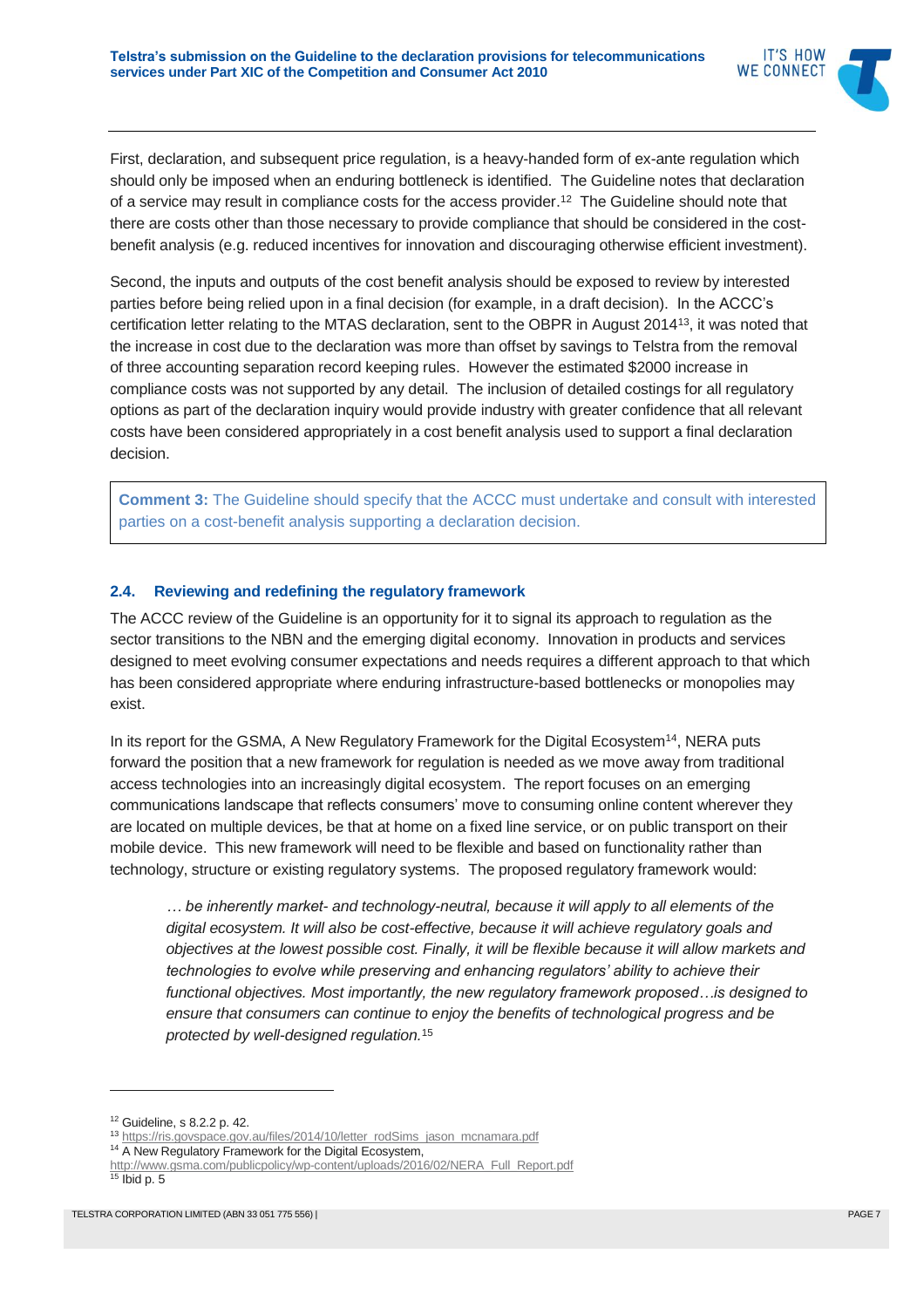

Telstra believes that the review of the Guideline needs to acknowledge the changing communications landscape by promoting a more flexible approach in decisions whether to declare a service. For example:

- The Guideline could emphasise that greater weight should be placed on alternative technologies and methods of delivering services when assessing competition in a market; and
- Given declaration is a heavy-handed and inflexible intervention in a market, the Guideline should emphasise that potential contestability or other forms of more flexible regulation in dynamic markets will tend to better promote the LTIE than declaration.

In a dynamic communications landscape characterised by rapid change and technological complexity, declaration will generally need to promote innovation in service offerings or encourage investment in telecommunications infrastructure to deliver better long-term outcomes for consumers.

**Comment 4:** The ACCC should use the review of the Guideline as an opportunity to start reconsidering the regulatory framework for telecommunications services, and how it should be applied in the context of emerging digital markets.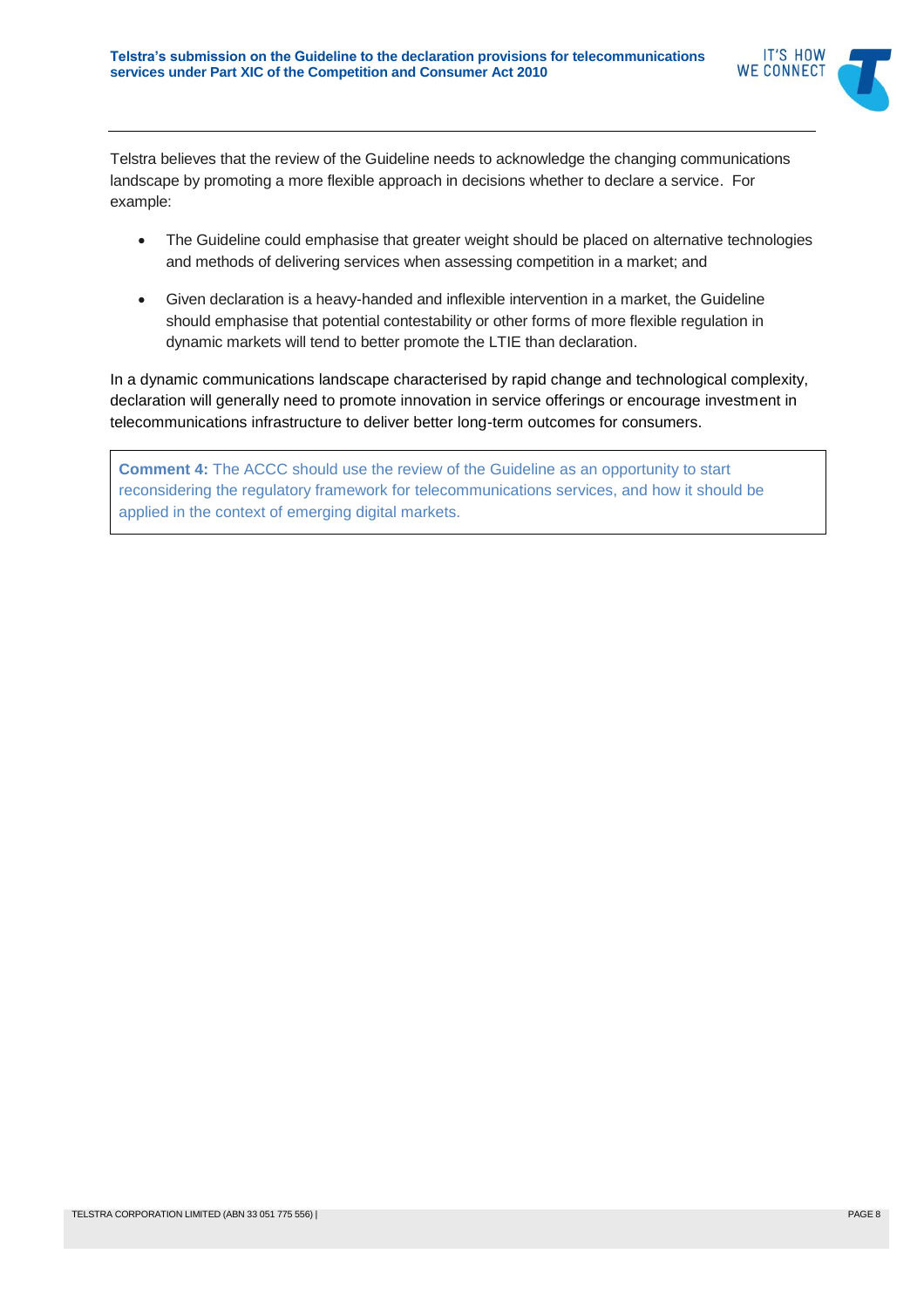

## **03 Declaration decisions and their consequences**

Assessments of markets and competition, and declaration decisions, are complex undertakings. The ACCC needs to be mindful of this complexity and the impacts of any declaration decision. For example, how the ACCC describes a declared service can distort investment incentives with implications for innovation and consumer outcomes. In addition, consideration of the future with and without regulation requires judgement on *future* market developments. In the case of telecommunications, market developments like technology and consumer preferences can change over relatively short periods of time, making these declaration decisions particularly difficult.

Given the potential for unintended consequences from regulation alongside the complexity and associated uncertainty in relation to assessing potential outcomes from regulation, it is important that declaration does not effectively become the default option – as noted above, any decision to declare a service should be supported by rigorous cost-benefit analysis and clearly identified net benefits.

#### **3.1. Establishing the service description**

A key part of any decision to declare a service is clearly defining that service. The Guideline sets out some general principles to be applied when the ACCC determines how the service is described. <sup>16</sup>

The Guideline states that using a "*technology neutral basis*" to describe the service provides flexibility to the access provider, while ensuring that technological or innovative developments in the service continue to be declared, at the same time as avoiding distorting any such developments. Telstra disagrees with this conclusion. Technology-neutral regulation can result in all technologies being regulated, reducing the flexibility of access providers to develop new services and innovate in the supply of wholesale (and retail) services. Further, extending a declaration to cover possible future technological developments may distort investment because any innovation would be automatically regulated. Technology neutral service descriptions also assume that a new technology or innovation won't itself shift or remove the bottleneck by opening up greater competition e.g. OTT/IP networks where transport, applications and physical layers are separated.

If the ACCC identifies an enduring bottleneck it should seek to define that bottleneck in an unambiguous way, which should cover specific technology aspects. Telstra considers that this would be a more appropriate approach when considering the scope of the service declaration. Additionally, if an innovative alternative to an enduring bottleneck is developed, consideration should be made to whether the infrastructure or service remains a bottleneck.

Defaulting to a technology neutral service description for enduring bottlenecks on legacy technology also adds complexity as the ACCC is then more likely to have to consider exclusions or exceptions. As an example, the recent changes to the service description for the Fixed Originating Access Service to make it more technology neutral required an exception where a pre-select or override voice service is provided over an NBN access service.

Although the ACCC states that it will generally try to avoid exclusions or exceptions in the service description, Telstra considers that the use of exclusions or exceptions would allow the ACCC to describe the service in a way that better reflects market dynamics and/or identifies the extent of the bottleneck (e.g. in a way that appropriately targets regulation to the actual bottleneck). There may be circumstances where the ACCC should instead consider whether exclusions or exceptions will:

<sup>16</sup> Guideline, s 4.1 pp. 24–5.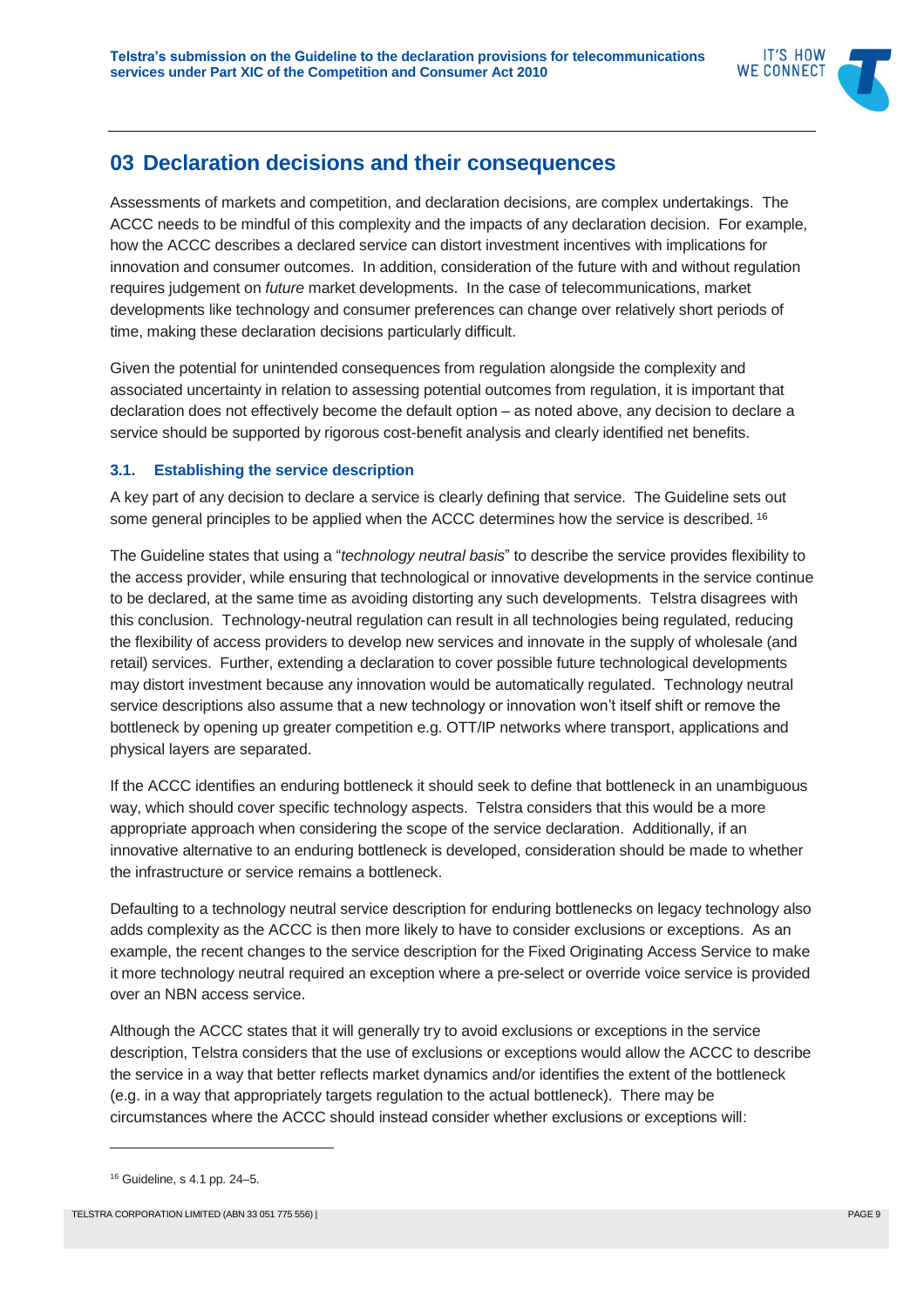

(1) provide better clarity or certainty and/or (2) avoid unintended consequences of regulation. Most current declarations include exclusions or limitations in order to provide clarity for access providers and other declarations both past and present have included geographic exclusions where effective competition was evident.

**Comment 5:** The Guideline should state that the service should be described as clearly and closely as possible to the identified bottleneck, including making use of exclusions and exemptions, in order to avoid complexity and any restraint on investment.

#### **3.2. The long-term interests of end-users**

Section 5 of the Guidelines states:

In deciding to declare a service, the ACCC must be satisfied that declaring the service will *promote the LTIE of carriage services, or services provided by means of carriage services. To determine whether declaration will promote the LTIE, the ACCC must have regard to the extent to which declaration is likely to result in the achievement of the following three objectives:*

- *Promoting competition in markets for carriage services, or services provided by means of carriage services.*
- *Achieving any-to-any connectivity in relation to carriage services that involve communication between end-users.*
- *Encouraging the economically efficient use of, and economically efficient investment in, infrastructure by which listed services are supplied and any other infrastructure by which listed services are, or are likely to become capable of, being supplied.*

To evaluate the consequences of declaration on the interests of end-users "*the ACCC considers it useful to apply the future with and without test*". Telstra considers that the following are relevant guidelines to which the ACCC should have regard in applying the "with and without" test.

First, Telstra agrees with the ACCC that the analytical inquiry required by s 152AL(3)(d) is a comparison between the "future with" declaration and the "future without" declaration and an assessment, in light of that comparison, of which state of affairs is in the LTIE.

Second, the investigation of each situation ("future with" and "future without") is, according to the Australian Competition Tribunal (**Tribunal**), forward-looking and is, therefore, hypothetical and, necessarily, incapable of precise assessment.<sup>17</sup>

Third, Telstra agrees with the Guidelines in section 5.2.1 where the ACCC notes that *"if there is direct reliable material which can be used to determine the likely future situation that clearly demonstrates the LTIE is promoted, then this makes it easier for the ACCC to form such a conclusion"*. <sup>18</sup> Of course, as the Tribunal has concluded, *"[t]he task of deciding what is likely to happen in the future is not simply a matter of guesswork. Logically the first step is to examine the existing state of affairs as regards the three objectives: promoting competition, achieving any-to-any connectivity and encouraging economic* 

<sup>&</sup>lt;sup>17</sup> Application by Chime Communications Pty Ltd (No 2) [2009] ACompT 2 (27 May 2009) [12].

<sup>18</sup> Guideline, s 5.2.1, p. 29.